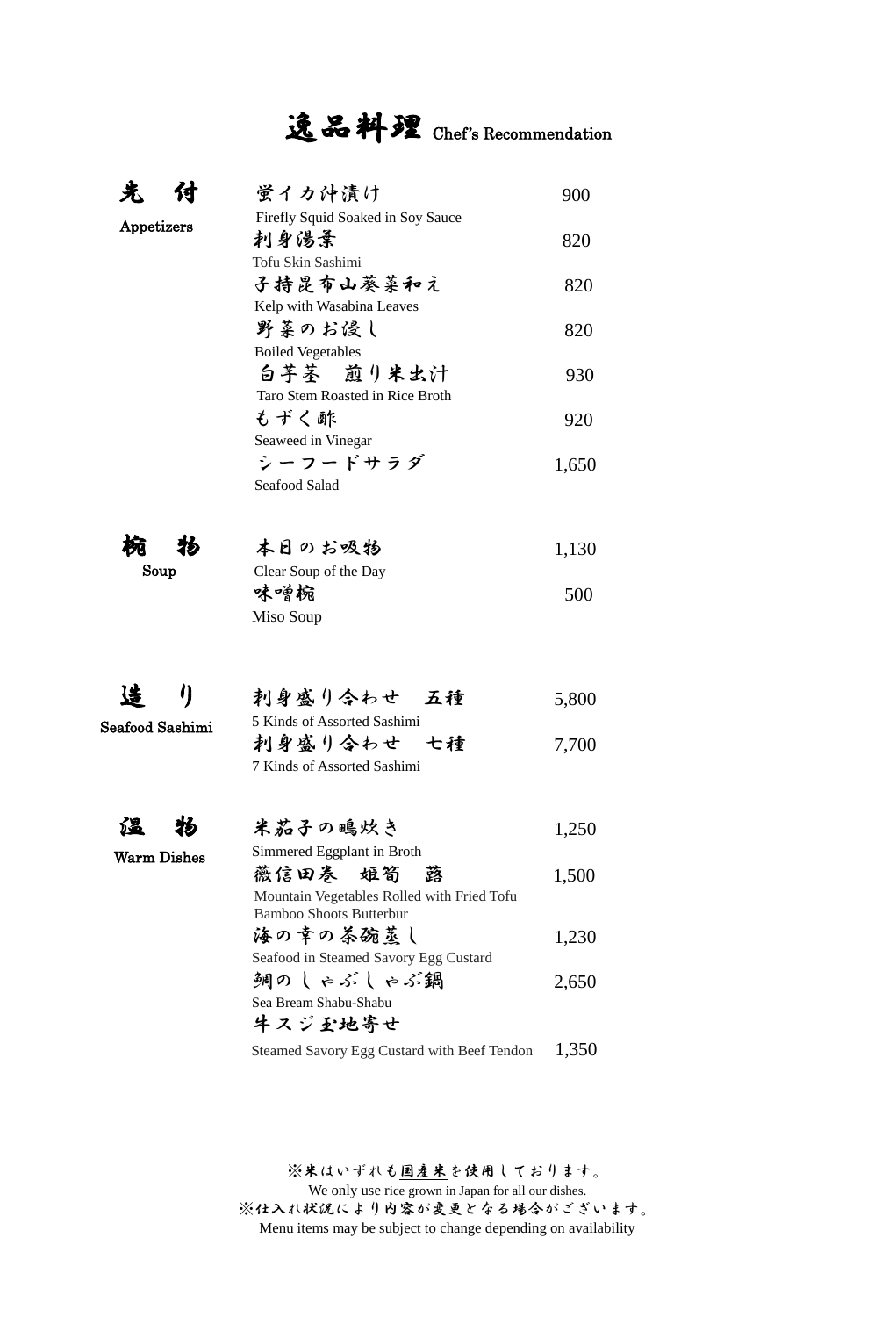|                         | 野菜精進揚げ                                                      | 1,630  |
|-------------------------|-------------------------------------------------------------|--------|
| Deep-fried Dishes       | Vegetable Tempura                                           |        |
|                         | 盛り令わせ天麩羅                                                    | 2,750  |
|                         | <b>Assorted Tempura</b>                                     |        |
|                         | 車海老の天麩羅 (3本)                                                | 2,650  |
|                         | Prawn Tempura                                               |        |
|                         | 尼鲷唐揚げ 九条葱松の実餡                                               | 2,700  |
|                         | Deep-Fried Tilefish, Amber Jelly with Leek                  |        |
|                         |                                                             |        |
| 烗                       | 黒毛和牛サーロインステーキ                                               |        |
| <b>Grilled Dishes</b>   | Kuroge Wagyu beef Sirloin Steak                             |        |
|                         | 100 g                                                       | 9,200  |
|                         | 150 g                                                       | 13,750 |
|                         | 黒毛和牛フィレステーキ                                                 |        |
|                         | Kuroge Wagyu beef Fillet Steak                              |        |
|                         | 100 g                                                       | 10,200 |
|                         | 150 g                                                       | 15,300 |
|                         | 地養卵出汁卷き玉子                                                   | 1,600  |
|                         | Japanese Omelet                                             |        |
|                         | 伊佐木馬鈴薯焼                                                     | 2,100  |
|                         | Grilled Grunt Fish with Potato                              |        |
|                         |                                                             |        |
|                         | 梅茶漬け                                                        | 1,230  |
| <b>Rice and Noodles</b> | Rice in Broth with Salted Plum                              |        |
|                         | 脚飯                                                          | 400    |
|                         | <b>Steamed Rice</b>                                         |        |
|                         | 本日の御飯                                                       | 620    |
|                         | Steamed Rice of the Day                                     |        |
|                         | にぎり寿司 八貫セット 止椀                                              | 8,150  |
|                         | 8 Pieces of Nigiri Sushi Served with Miso Soup<br>天井        |        |
|                         | Tempura over Rice                                           | 3,410  |
|                         | おろしうどん または 蕎麦                                               | 2,090  |
|                         | Udon Noodles or Buckwheat Noodles with Grated Daikon Radish |        |
|                         | 天麩羅うどん または 蕎麦                                               | 2,970  |
|                         | Udon Noodles or Buckwheat Noodles with Tempura              |        |
|                         |                                                             |        |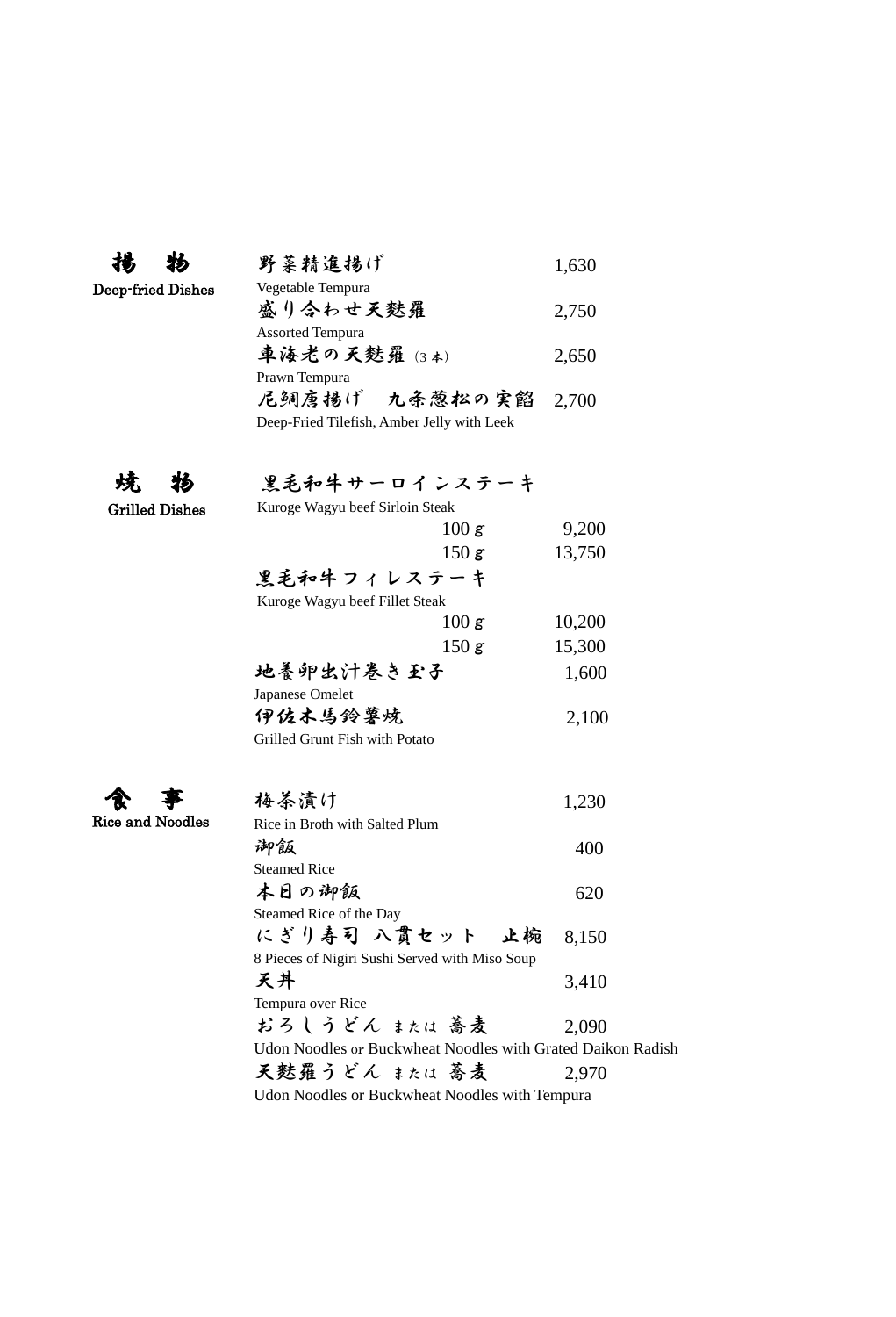## 蘭

#### **RAN**

#### **13,500**

### 先 付 **Amuse-Bouche** 鱚 子持ち昆布巻き 雲丹 長芋 花穂 葉山葵 Japanese Whiting, Kelp with Herring Roe, Sea Urchin, Yam, Rice Ears, Wasabi Leaf

小 皿 **Small Dish**

## 焼金子 干し子みじん揚げ 天豆塩蒸し

Grilled Sea Cucumber, Dried Sea Cucumber, Broad Beans

#### **吸 物** Clear Soup

穴子沢煮椀 独活 梅肉

Simmered Sea Eel, Udo, Pickled Plum Paste

造 り **Sashimi**

本日の三種 あしらい

Today's Recommended 3 Kinds of Sashimi with Vegetable Garnishes

煮 物 **Simmered Dish**

米茄子の鴫炊き 洗い葱 系掻き 系唐辛子 Simmered Eggplant in Broth, Scallion, Dried Tuna Flakes, Shredded Red Chili Pepper

焼 物 **Grilled Dish**

伊佐木馬鈴薯焼き 獅子唐焼浸し 酢橘

黒毛和牛サーロイン蕗巻き 焼味噌 酢取り茗荷

Grilled Grunt Fish with Potato, Shishito Pepper, Sudachi, Kuroge Wagyu Beef Sirloin Rolled with Butterbur, Miso, Myoga Ginger

酢 物 **Vinegared Dish**

蝦蛄黄身酢 白だつ 胡瓜 辣韭 浜防風

Mantis Shrimp with Egg Vinegar, Taro Stem, Cucumber, Pickled Shallot, Beach Silvertop

食 事 **Steamed Rice**

はつめじろおこわ 柏葉 銀餡

止椀 香の物

Steamed Sticky Rice with Small Dried Sardine Seasoned with Japanese Sansho Pepper, Oak Leaf, Amber Jelly Broth, Miso Soup and Japanese Pickles

> 甘 味 **Dessert** 水菓子 Fruits

※米はいずれも国産米を使用しております。 We only use rice grown in Japan. ※仕入れ状況により内容が変更となる場合がございます。 Menu items may be subject to change depending on availability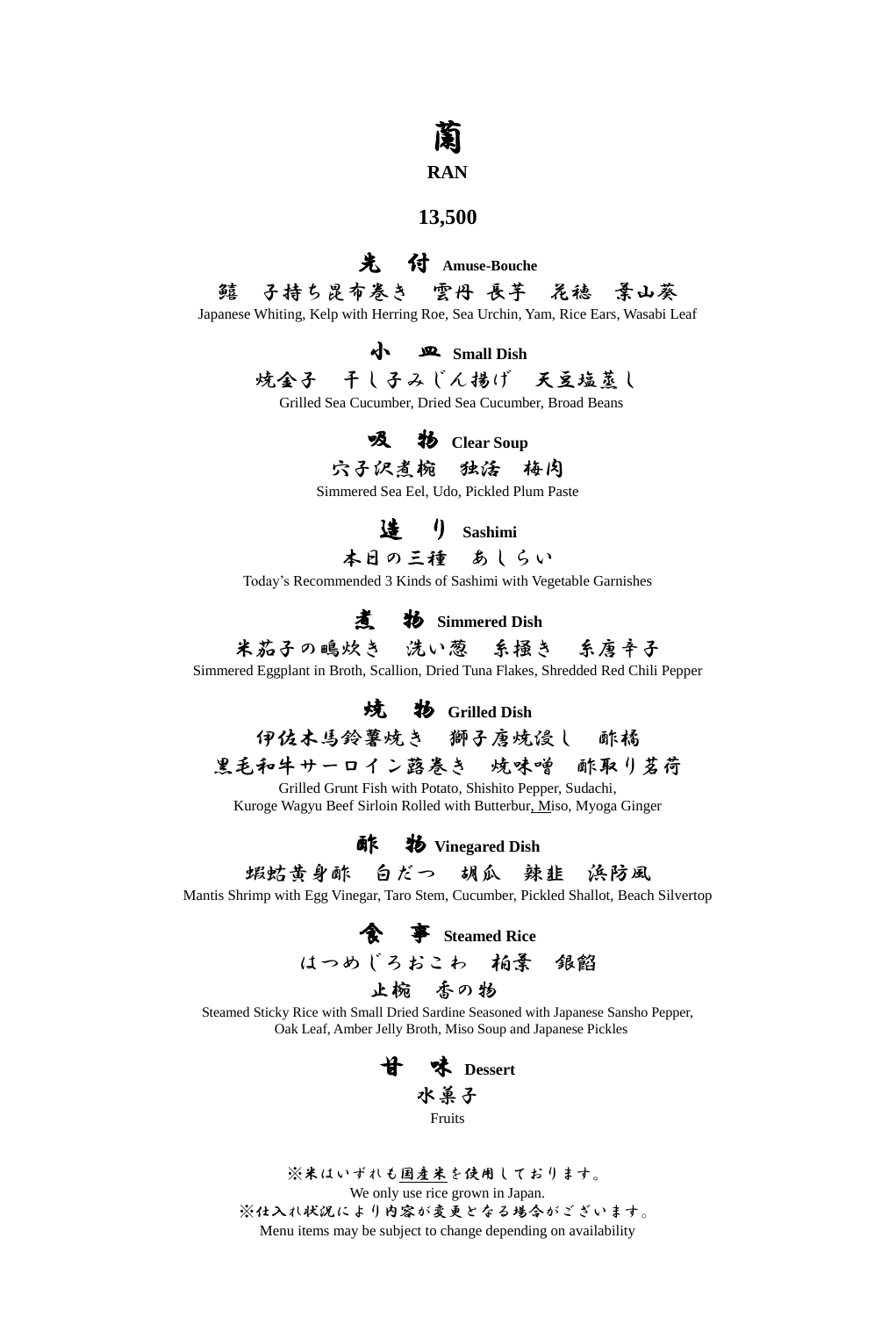## 花菖蒲

#### **HANASHOUBU**

#### **17,000**

### 先 付 **Amuse-Bouche**

蝦蛄黄身酢 白だつ 胡瓜 辣韭 浜防風 Mantis Shrimp with Egg Vinegar, Taro Stem, Cucumber, Pickled Shallot, Beach Silvertop,

酒 肴 **Appetizer**

目板鰈魚子巻 骨せんべい 蛍イカ沖漬 山芋 柚子

#### 帆立貝磯辺焼

Flounder Rolled with Fish, Fish-bone Crackers, Firefly Squid, Yam, Yuzu, Scallop Grilled with Seaweed

#### 吸 物 **Clear Soup**

### 伊佐木煎りだし 針野菜独活 芽葱 木の芽

Grunt Fish, Udo, Scallion, Japanese Sansho Pepper Leaf

造 り **Sashimi**

本日の五種 あしらい

Today's Recommended 5 Kinds of Sashimi with Vegetable Garnishes

焼 物 **Grilled Dish**

## 黒毛和牛フィレ肉炙り焼 黄ニラ 玉葱醤油 山葵

Kuroge Wagyu Beef Fillet, Yellow Chinese Chives, Soy Sauce with Grated Onion, Wasabi

煮 物 **Simmered Dish**

薇信田卷 姫筍 蕗

Mountain Vegetables Rolled with Fried Tofu, Bamboo Shoots, Butterbur

揚 物 **Deep**-Fried **Dishes**

尼鯛唐揚げ ホワイトアスパラガス 九条葱松の実餡

Deep-Fried Tilefish, White Asparagus, Amber Jelly with Leek





※米はいずれも国産米を使用しております。 We only use rice grown in Japan. ※仕入れ状況により内容が変更となる場合がございます。 Menu items may be subject to change depending on availability